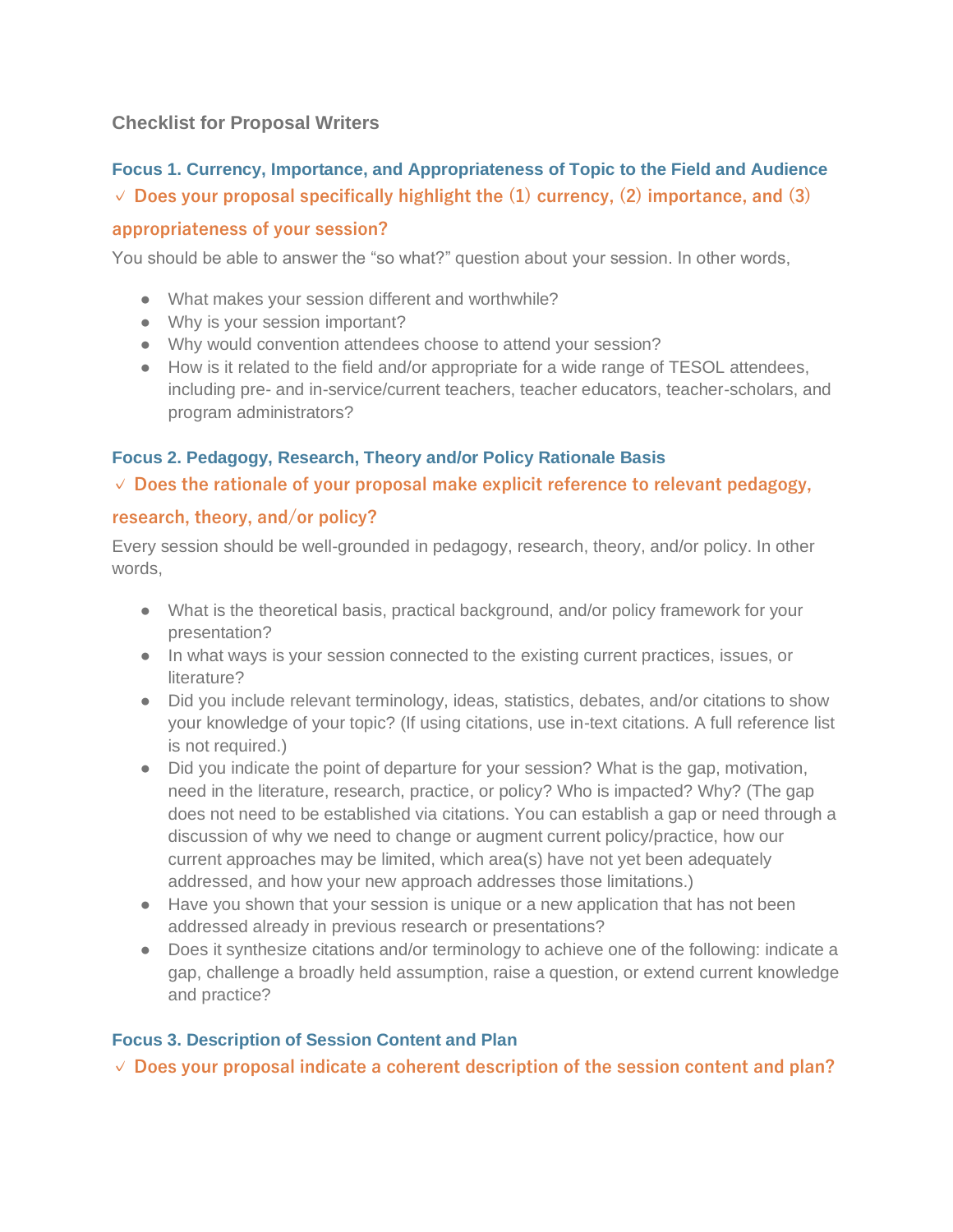Be sure to give specific details about your session. In other words, there should be a clear link between what you plan to say and how you plan to support it during the session to achieve your session goals and objectives.

#### **For practice- or pedagogy-oriented sessions**

- Did you present a clear description of the teaching tasks, strategies, and/or technique(s) to be introduced in the session?
- Did you show how the tasks or techniques address the teaching gap, need, or goal?
- Did you outline the different sections of your session and how they are sequenced?

#### **For research-oriented sessions**

- Did you present a clear description of your research design (e.g., research questions, participants, data collection, and analysis procedures)?
- Is there a close link between your research design and your research questions?
- Did you clearly indicate the overall findings of your research?
- Did you outline the different sections of your session and how they are sequenced?

## **For conceptually-oriented sessions**

- Did you present an argument that synthesizes existing practice, theory, and/or research?
- Did you present a novel interpretation of a theoretical perspective, claim, or idea? In other words, does your argument go beyond restating others' ideas to presenting original interpretations, reinterpretations, insights, or applications?
- Did you outline the different sections of your session and how they are sequenced?

## **For policy-oriented sessions**

- Did you present a clear description and assessment of the policy under scrutiny?
- Did you present a clear description of the method, evidence, and justification for action?
- Did you present a discussion with suggestions for a call to action or reform of the results of action you are proposing (if any)?
- Did you outline the different sections of your session and how they are sequenced?

# **Focus 4. Outcomes and Implications for Educational Settings**

# **✓ Did you clearly identify the objectives and outcomes for participants and for**

## **educational settings?**

The TESOL audience includes pre- or in-service/current teachers, teacher educators, teacherscholars, and program administrators. Your proposal should state objectives and outcomes for your target audience. In other words,

- Did you discuss your future plan of action, proposed solution, and procedures for the next steps? Are these relevant, appropriate, and achievable?
- What practical applications or implications (in terms of pedagogy, practice, and/or policy) does it provide for the potential audience?
- Did you specify what you hope the audience will take away from your session?